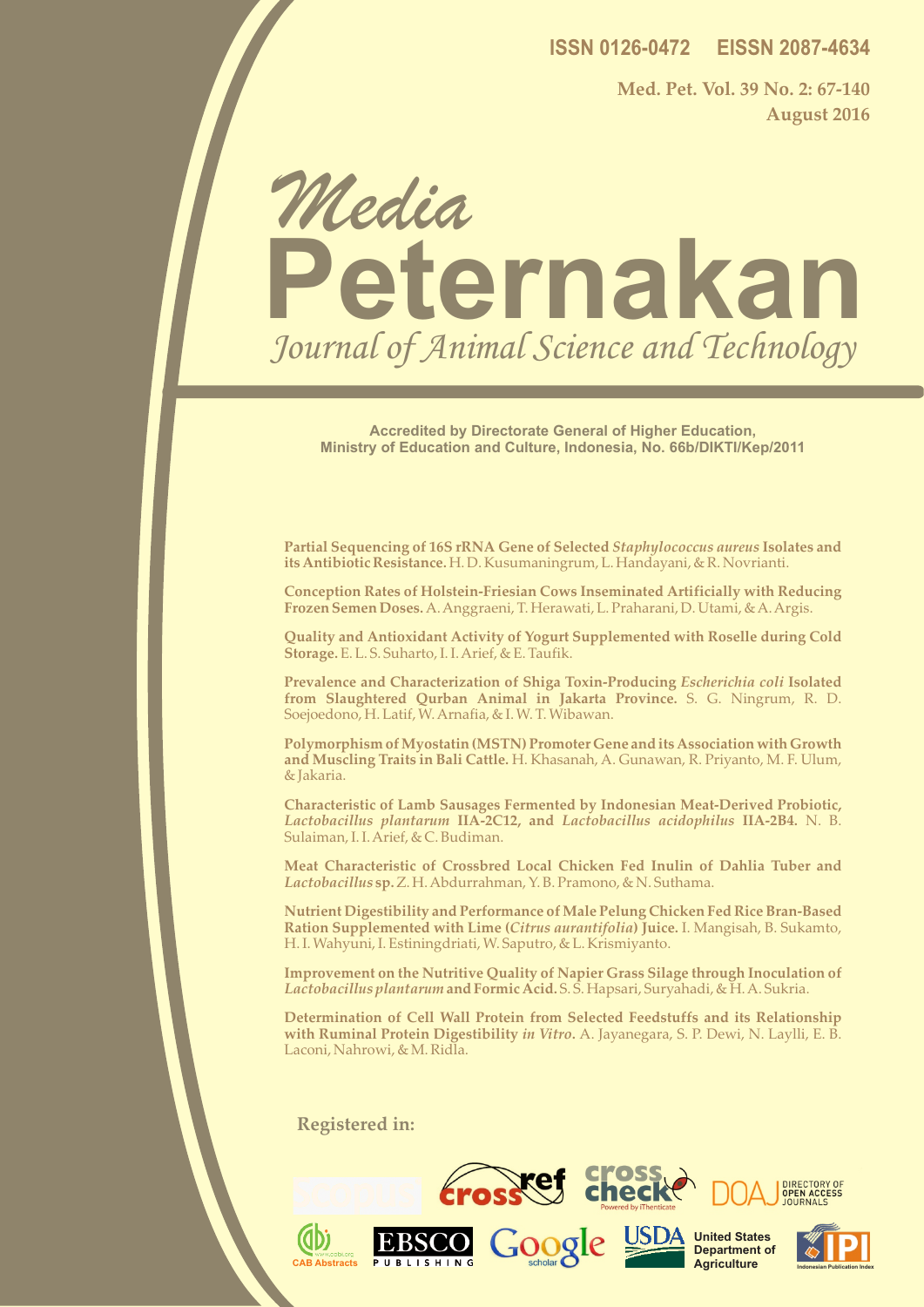

Accredited by Directorate General of Higher Education (DGHE) Ministry of Education and Culture, Indonesia No: 66b/DIKTI/Kep/2011

Vol. 39 No. 2, August 2016

### **PUBLISHER**

Faculty of Animal Science, Bogor Agricultural University associated with Animal Scientist's Society of Indonesia

#### **CHIEF EDITOR**

Komang G. Wiryawan

#### **ASSOCIATE EDITORS**

Tuti Suryati Sri Suharti

#### **EDITORIAL BOARDS**

Abdul Razak Alimon (Malaysia) ~2019 Anuraga Jayanegara (Indonesia) ~2019 Arief Boediono (Indonesia) ~2019 Armagan Hayirli (Turkey) ~2019 Asep Gunawan (Indonesia) ~2016 Beben Benyamin (Australia) ~2016 Budi Santoso (Indonesia) ~2017 Burhanudin Sundu (Indonesia) ~2017 Cahyo Budiman (Indonesia) ~2016

Cece Sumantri (Indonesia) ~2019 Epi Taufik (Indonesia) ~2017 Irma Isnafia Arief (Indonesia) ~2019 Jakaria (Indonesia) ~2016 Jong K. Ha (Korea) ~2019 Junichi Takahashi (Japan) ~2019 Karl Schellander (Germany) ~ 2019 Kenji Fukuda (Japan) ~2019

Loh Teck Chwen (Malaysia) ~ 2019 Myunggi Baik (Korea) ~2018 Nahrowi (Indonesia) ~2019 Sri Mulatsih (Indonesia) ~2017 Tadasu Urashima (Japan) ~2018 Toto Toharmat (Indonesia) ~2016 Wasmen Manalu (Indonesia) ~2017 Wayne Pitchford (Australia) ~2016

#### **TECHNICAL EDITORS**

Widya Hermana Irma Nuranthy Purnama

#### **SCOPE OF JOURNAL**

Media Peternakan (MP) receives original manuscripts encompass a broad range of research topics in tropical animal sciences: breeding and genetics, reproduction and physiology, nutrition, feed sciences, agrostology, animal products, biotechnology, behaviour, welfare, health, livestock farming system, socio-economic, and policy.

Authors have to prepare the manuscripts according to MP's guidelines. Manuscript and statement of originality and copyright release form (Form A) should be submitted via online submission through journal website: http://medpet. journal.ipb.ac.id/ or http://journal.ipb.ac.id/index.php/mediapeternakan.

#### **ABOUT JOURNAL**

Media Peternakan (MP) is a scientific journal published since 1967, and until now is consistently published three times a year in April, August, and December. MP is a peer reviewed journal which is registered in Scopus, Crossref, DOAJ, CABI, EBSCO, and Google Scholar. MP already used CrossCheck to prevent any suspected plagiarism in the manuscripts.

#### **SECRETARIAT OF MEDIA PETERNAKAN**

Faculty of Animal Science Building, Bogor Agricultural University Jalan Agatis, Kampus IPB Darmaga, Bogor 16680, Indonesia Phone/Fax: +62-251-8421692 e-mail: mediapeternakan@ipb.ac.id; mediapeternakan@yahoo.co.id website: http://medpet.journal.ipb.ac.id/; http://journal.ipb.ac.id/index.php/mediapeternakan

**Subscription Rate** (Not including shipping and handling): IDR 100.000/ edition and IDR 250.000/ year (Indonesian subscribers); 50 US\$ (Foreign subscribers) Bank account: BRI KCP Kampus IPB No. 0595-01-005208-53-3, o.b. Media Peternakan

SWIFT CODE: BRINIDJA